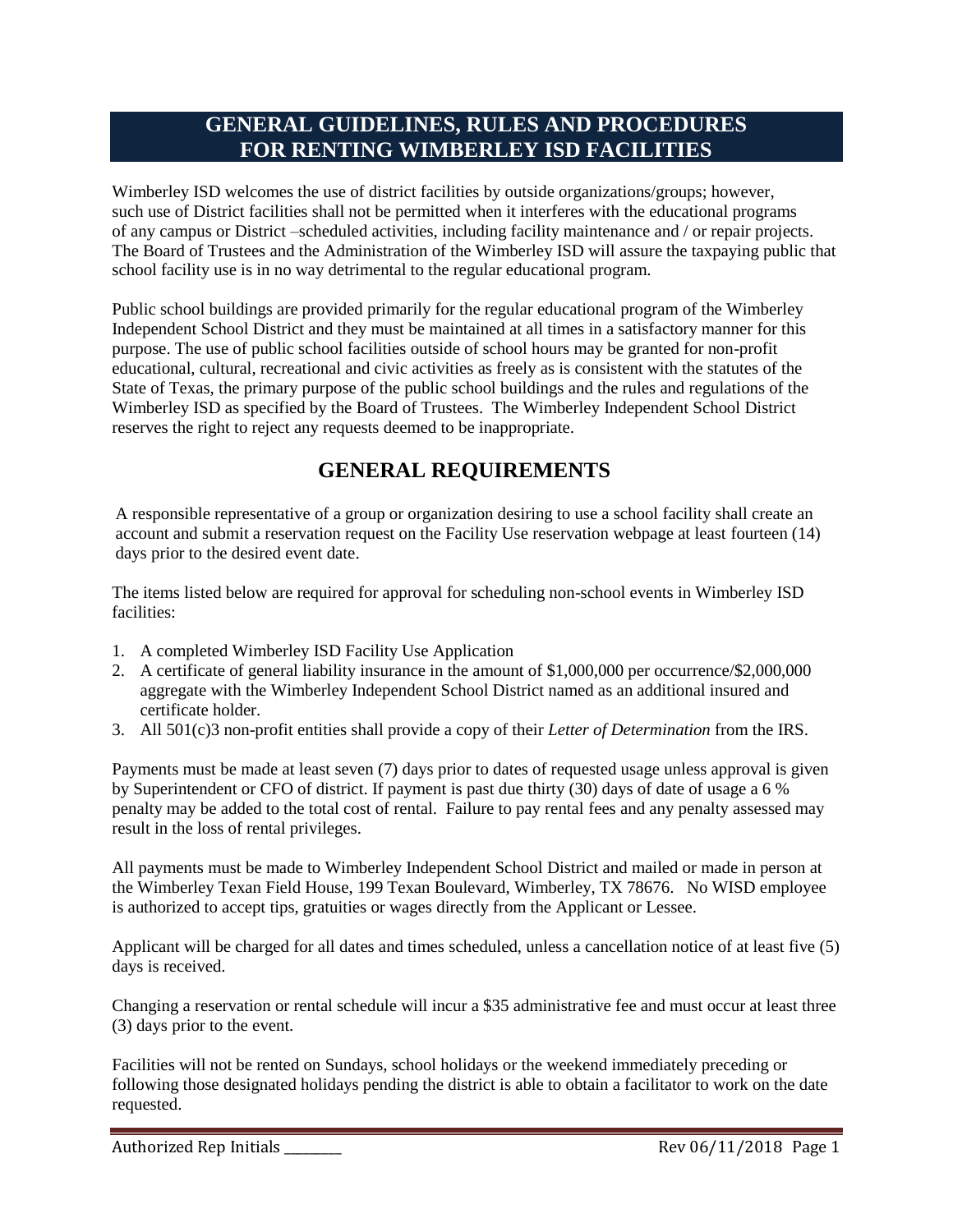Indoor facilities and stadium cannot be reserved for leasing from the first Monday following graduation until the Monday of the second week of the start of the school year to allow staff the opportunity to set campus schedules.

Permission to use the facility or any portion thereof shall not be transferred to a third party.

All groups shall comply with the guidelines, rules and procedures established by the District for the facility to be used. Violations of these guidelines, rules and procedures or inaccurate/untruthful statements in the application may place the organization in an ineligible status for future use of District facilities. Facility use agreements may be cancelled at any time if there is evidence that District policies and regulations are being violated. In case of cancellation, the Board of Trustees assumes no liability other than the return of fees charged.

# **Conditions of Facility Use**

- 1. The activity must be under competent adult supervision and/or leadership. Representative(s) specified on the application as responsible for the rented facilities shall be present at all times during the event. Organizations will be required to provide adult supervision during all events at the The use of the facility is for participants only. Unsupervised activities, siblings, friends, etc. are not Allowed. The District reserves the right to judge the adequacy of such supervision and if, in its judgment it is advisable to do so, may require a person or persons to be assigned to the function and the applicant will be responsible for payment for said services.
- 2. The program of activities must be suited to the available facilities and they must be of an educational, cultural, recreational or civic nature.
- **3. The agency or group requesting the use of the facility shall guarantee orderly behavior of any and all involved in using facilities and will pay the cost of custodial services and other operating expenses as a result of their usage. The group or agency renting the facility shall assume full responsibility for any damages to District property beyond that resulting from reasonable usage.**
- 4. All trash or recycling container pick- ups, other than those normally scheduled, which are required as a result of the applicant's event, will be paid for by the applicant. **If WISD staff is required to clean up after event, the applicant's organization will be billed for necessary services.**
- 5. The use of district facilities for inappropriate reasons or for any purpose not in the public interest is prohibited. District shall be the final judge of what is appropriate or not in the public interest.
- 6. All district owned specialized equipment (projectors, PA Systems, computers, lighting equipment, etc.) will be operated only by Wimberley ISD employees. Additional fees for staff and equipment will apply for these services.
- 7. Food and drinks shall be consumed only in areas designated for such use at any WISD facility. No food or drinks are allowed in any gymnasium or auditorium.
- 8. All Turf Guidelines must be followed for the use of WISD turf fields, to specifically include NO sunflower seeds, gum or Gatorade.
- 9. The use of tobacco products, alcoholic beverages and/or prohibited substances is expressly forbidden at/in any district facility.
- 10. Firearms, weapons or explosives will not be allowed on school property.
- 11. Due to safety and health concerns, no animals will be allowed on district property, including dogs (except for service dogs for the visually impaired).
- 12. Open flames are not allowed on any school property unless approved for food warming.
- 13. Fire and safety regulations of the District, the City of Wimberley and the State of Texas shall be complied with at all times.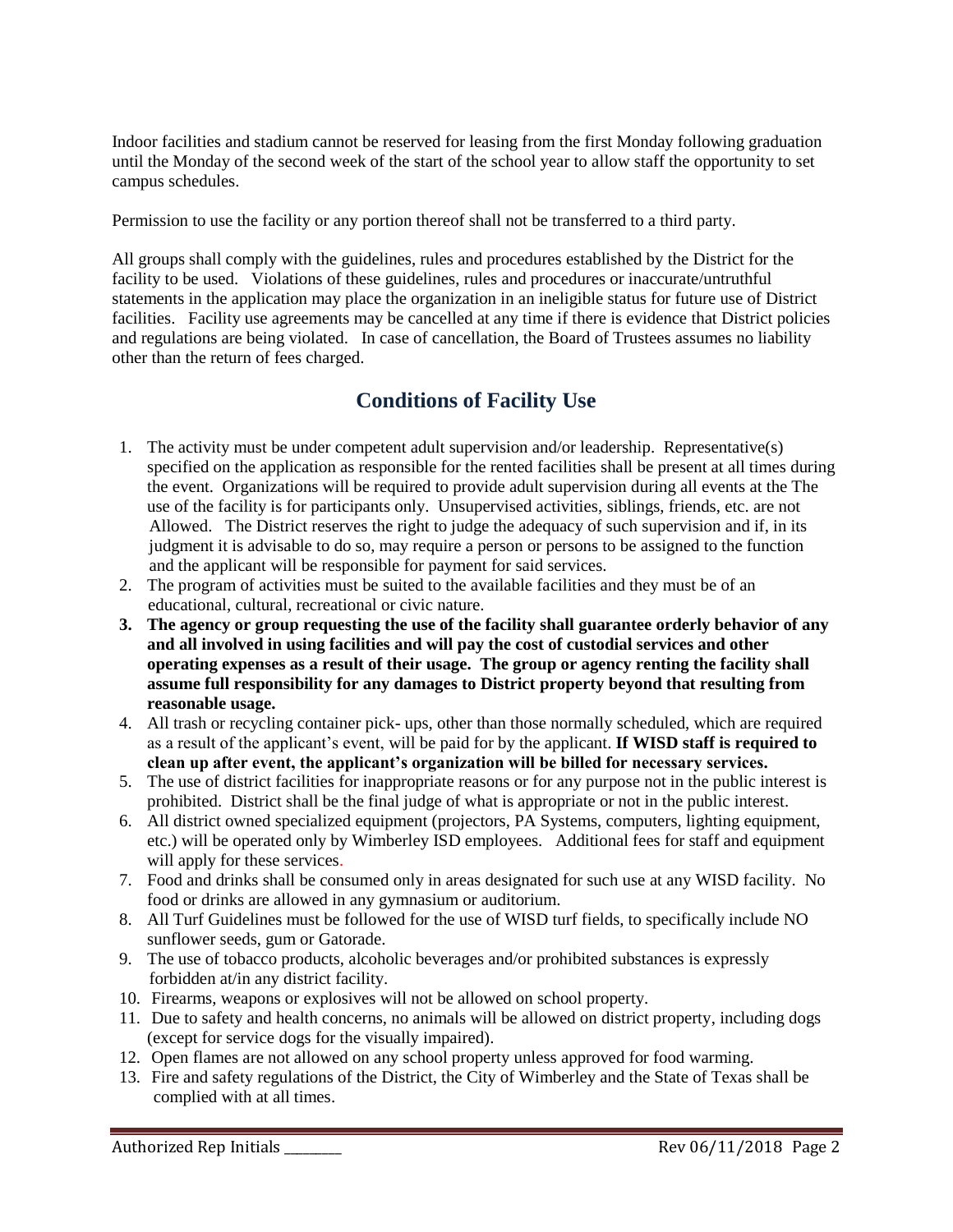- 14. The applicant, organization, association or renter does hereby agree that it shall defend hold harmless and indemnify the Wimberley Independent School District, the Board of Trustees, administration and employees from any and all demands, claims, suits, actions and legal proceedings, brought against it from the use of any District facility.
- **15. A District employee must open and close the facility. No keys will be issued to non-district personnel to use their building/facility keys without express permission of the Superintendent of schools.**
- 16. Any church group requesting the use of District facilities for long term rental must show proof of seeking a permanent site for religious purposes in the Wimberley area. This proof must be provided to the CFO of the District. A religious organization must meet the definition of a church under the Internal Revenue Code, 170(b) (1) (A) (I). Rental of a school facility for a period longer than 12 months shall be made only with the specific authorization of the Superintendent of Schools.
- 17. Only the areas of rooms specified in the building use application shall be used.
- 18. The Board of Trustees reserves the right to revise rental rates and procedures at any time.
- 19. The District may require a \$50.00 refundable deposit with each rental application.
- 20. The use of District's facilities shall be on a first-come, first-served basis with the understanding that the District's use of its facilities takes precedence over the use by any outside organization, group or individual. The District considers public elections and candidate forums to be a very high priority. The use of District Facilities for elections and forums is offered as a courtesy to the community by the District and is therefore exempt from deposits and fees.
- 21. The District reserves the right to enter into long term arrangements with local youth development groups for the use of district facilities for length of an entire season.
- **22. Organizations using school facilities are responsible for enforcing all restrictions.**

# **Criminal Background Checks**

 1. Approved organizations agree to prohibit employees, agents or others who have been convicted of :(a) a felony under Penal Code Title V; (b) an offense requiring registration as a sex offender under the Code of Criminal Procedure, Chapter 62; or (c) an offense under the laws of another state equivalent to (a) or (b), above from providing services, programs or training to public school age children in connection with use of District property.

# **Section 2: WISD Rental Fee Table and Guide**

 The District is a tax –supported nonprofit organization established to serve the students and youth residing within the boundaries of the District. The District may, therefore, differentiate among various categories of organizations/groups (such as youth groups, non-profit organizations, for-profit organizations, and civic groups) in establishing the fee charged. The district requires a fee to recoup a portion of the cost incurred by the district to operate the facility. Operating costs would include items like electricity, water and consumable items that must be replaced. If personnel support (custodial, etc) is required for the activity, the procedure includes reimbursement of those expenses as well. All organizations/groups within the same category shall be offered fair and equal access to District facilities.

*On ALL WHS Theater usage, it must be approved by the theater department and additional fees may be required*.

*For ALL Texan Stadium field usage, the request must be approved by the Athletic Director and*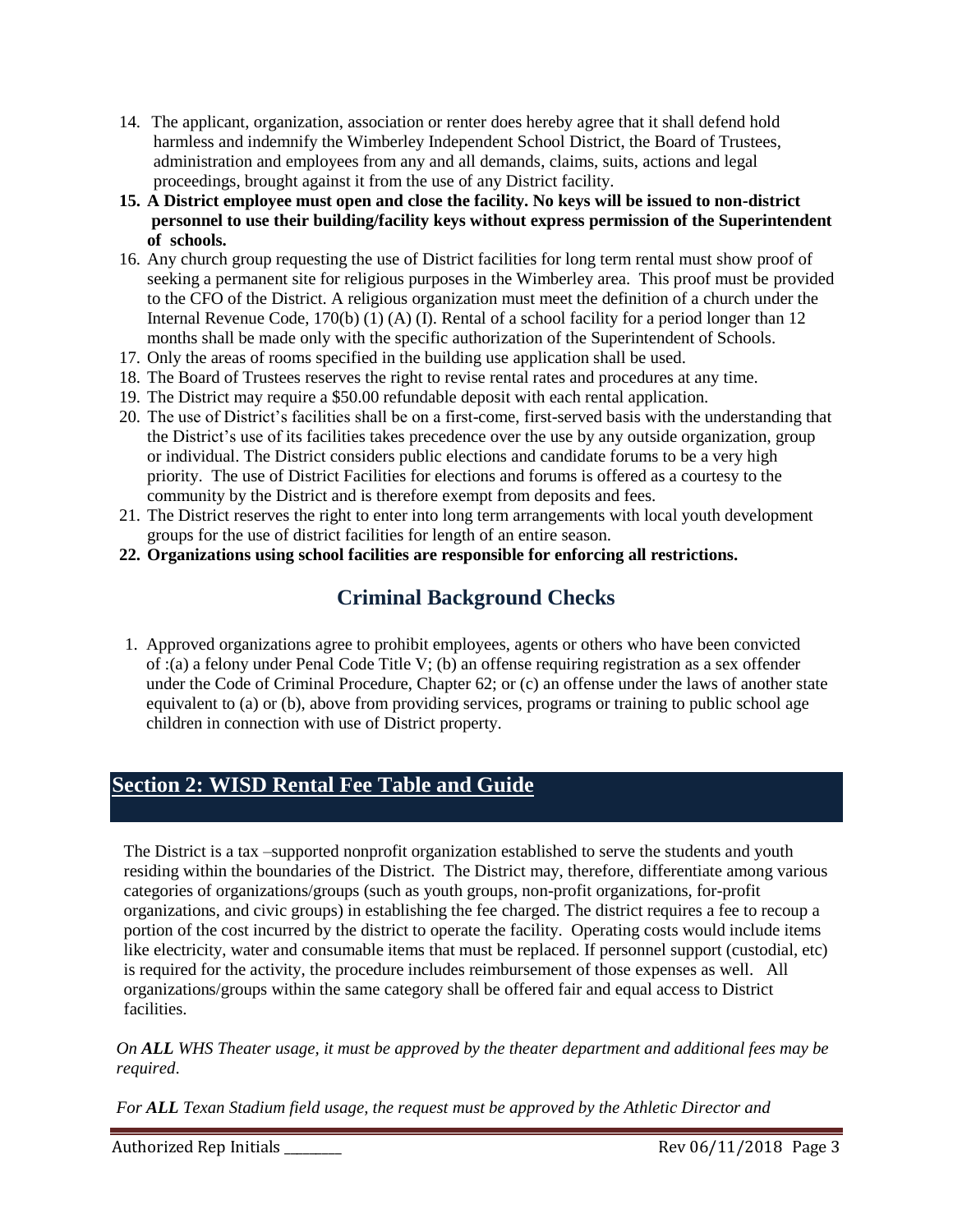*additional fees may be required.* 

*Additional \$25.00 fee per hour applies for lights for football, baseball, and softball fields.*

*Additional Custodial Personnel Fee of \$25.00 per hour when custodial services are requested or deemed necessary by WISD based on the requested use and size of event.*

*For cafeteria usage, if kitchen if being used, Director of Food Services must approve usage and a WISD staff worker is required at an additional \$25.00 fee.*

### **Rental Groups**

"Local" is defined as the applicant has its principal office or residence within the WISD boundary.

"Non-Profit" is defined as a non-profit incorporated in the State of Texas or recognized as a 501(c)3 organization of the IRS. If requesting 501(c)3 Status, the current Nonprofit Charitable Organization Exemption form must be provided.

#### **Group 1:**

School affiliated, youth oriented, non-profit groups such as PTO, Booster Clubs, Project Graduation, local professional educator organizations, and campus registered student clubs. No fees or insurance required; however, hourly labor costs may be applied depending upon the size and scope of proposed use. District employee must be present. Custodial Fee may apply (hourly labor costs).

#### **Group 2a:**

Non-profit, non-school affiliated youth oriented groups such as youth sports associations, scouting groups, youth sports clubs, and WISD sanctioned programs that benefits WISD students. This group must be community-wide in nature and offer a program of interest and benefit to the genera public. Seventy-five percent (75%) of the students must attend Wimberley ISD schools. A participant roster is required showing student name, grade level and campus attended.

#### **Group 2b**:

Organized "Local" non-profit community group such as any civic, service, cultural, political, religious group, or charitable agency which is not engaged in a business or enterprise to produce income or a financial gain. (examples: adult community groups, church services, family reunions, homeowner associations, etc.).

#### **Group 3:**

Organized "Local" or "Non-Local" for profit groups or commercial enterprises for adults or children (examples: aerobics, dance, karate, plays, theater, tournaments, private lessons and camps not affiliated with WISD, etc.) For the purpose of athletic facilities use, all "Select", "Elite", or ""Private" fee-based youth groups and affiliates that cannot be qualified as non-profit will fall under Group 3.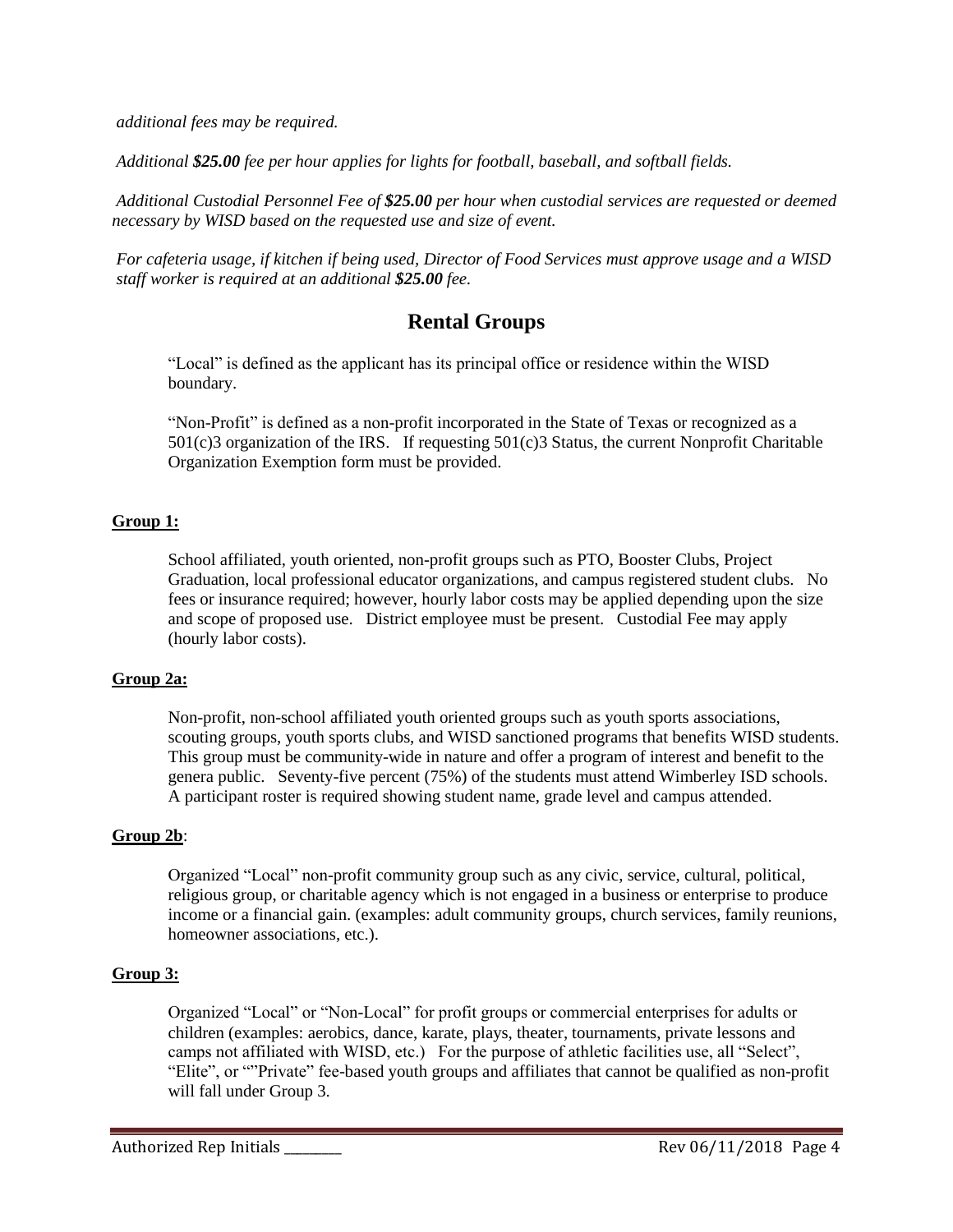### **Wimberley ISD Rental Fee Table and Guide**

| <b>Scudder Campus</b> | <b>Group 1</b> | Group 2        | Group 3        |
|-----------------------|----------------|----------------|----------------|
| Classrooms            | None           | 17.50 per hr   | $50.00$ per hr |
| Gym                   | None           | $17.50$ per hr | $50.00$ per hr |
| Cafeteria             | None           | 17.50 per hr   | 50.00 per hr   |
| Playground            | None           | None           | None           |

| *The below table reflects fees for cost recovery for our electricity and maintenance of facilities: |  |  |
|-----------------------------------------------------------------------------------------------------|--|--|
|-----------------------------------------------------------------------------------------------------|--|--|

| <b>Jacob's Well Campus</b> | <b>Group 1</b> | <b>Group 2</b> | <b>Group 3</b> |
|----------------------------|----------------|----------------|----------------|
| Classrooms                 | None           | 17.50 per hr   | $50.00$ per hr |
| Gym                        | None           | 17.50 per hr   | $50.00$ per hr |
| Cafeteria                  | None           | 17.50 per hr   | $50.00$ per hr |
| <b>Commons</b>             | None           | 17.50 per hr   | $50.00$ per hr |
| Playground                 | None           | None           | None           |

| <b>Danforth JH Campus</b> | Group 1 | Group 2        | Group 3        |
|---------------------------|---------|----------------|----------------|
| <b>Classrooms</b>         | None    | $17.50$ per hr | $50.00$ per hr |
| Gyms                      | None    | $17.50$ per hr | $50.00$ per hr |
| Cafeteria                 | None    | $17.50$ per hr | $50.00$ per hr |

| <b>WHS Campus</b>     | <b>Group 1</b> | <b>Group 2</b> | <b>Group 3</b>        |
|-----------------------|----------------|----------------|-----------------------|
| Classrooms            | None           | 17.50 per hr   | 50.00 per hr          |
| Gyms                  | None           | 17.50 per hr   | 50.00 per hr          |
| Cafeteria             | None           | 17.50 per hr   | 50.00 per hr          |
| Theater               | None           | $50.00$ per hr | 100.00 per hr         |
| <b>Baseball Field</b> | None           | 17.50 per hr   | 50.00 per hr          |
| <b>Football Field</b> | None           | 100.00 per hr  | 200.00 per hr         |
| Softball Field        | None           | 17.50 per hr   | 50.00 per hr          |
| Track                 | None           | 17.50 per hr   | 50.00 per hr          |
| <b>Tennis Courts</b>  | None           | None           | 5.00 per hr per court |

#### **NOTE: All High School Playoff Games must go through the Athletic Office for prices and set-up. Call 512-847-3211**

### **Custodial Recovery Fee for Groups 2 and 3**

Includes, but not limited to restroom supplies, trash bags, and janitorial supplies will be invoiced for each **Group 2 and Group 3** rental as follows:

Facility Use of less than four hours = \$15.00 Facility Use of 4 or more hours  $= $25.00$